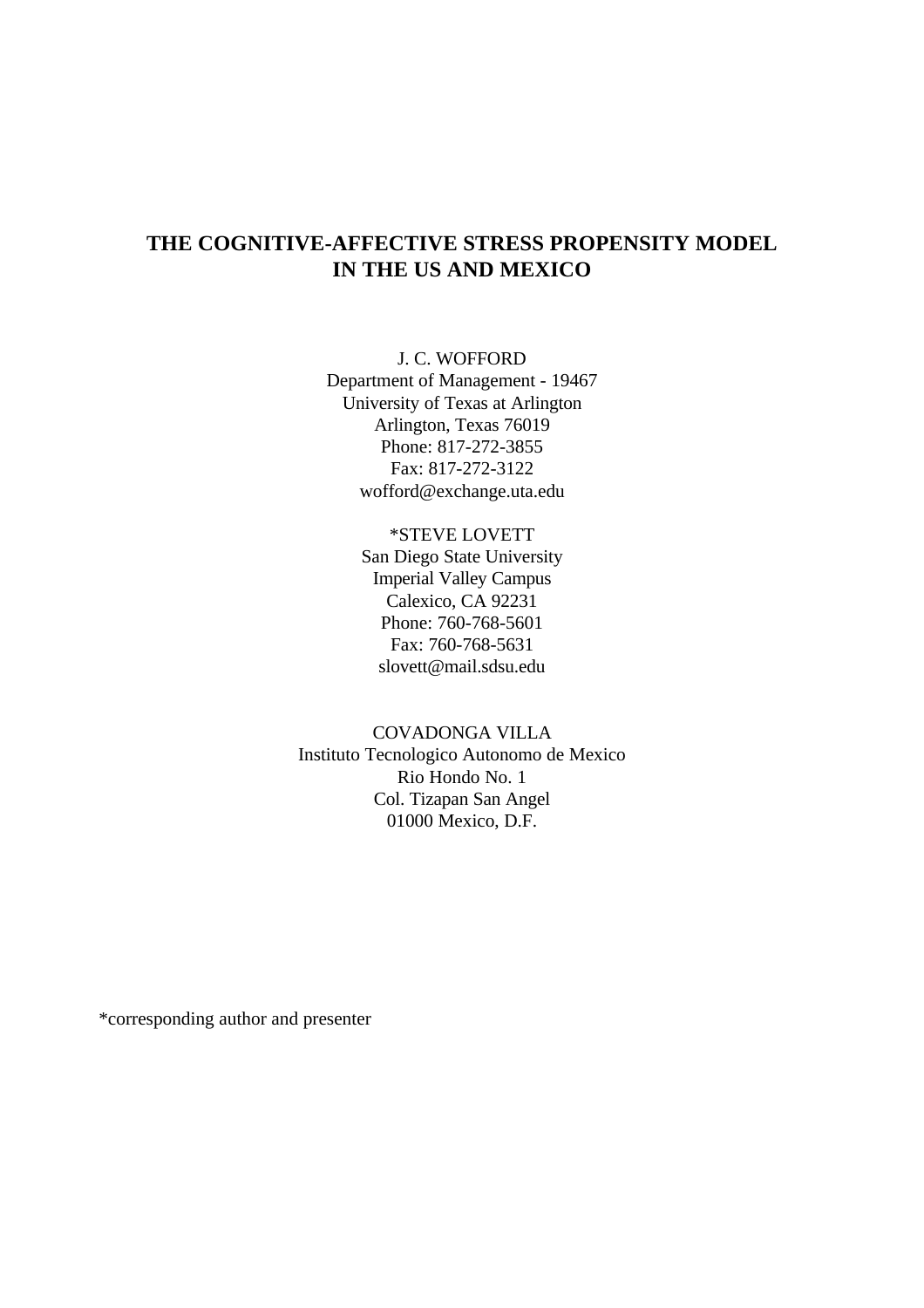As the globalization of business progresses, the understanding of similarities and differences in human behavior across cultures becomes increasingly important. Stress, the subject of this paper, seems to occur ubiquitously across both occupations (Sullivan & Bhagat, 1992) and cultures (Kawanishi, 1995; Sin & Cheng, 1995). A great deal of research has been devoted to the study of stress, especially in the United States.

Still, we know very little about the effect of culture on stress, or even whether the basic stress phenomena is universal or varies across cultures. The purpose of this paper is to investigate this question by comparing a Mexican and US sample. These two nations are both western, but differ in language, European heritage, dominant religion and recent histories, and can therefore provide an interesting test of the universiality of the stress phenomena.

The issue is currently unresolved. On one hand, Sin and Cheng (1995) provide evidence for a universal stress phenomena. They examined stressor factors among Hong Kong business executives, and concluded that their findings were consistent with studies in the West and that "at least some findings obtained in the West can be generalized to the East" (p. 23). On the other hand, Kawanishi (1995) found important differences in the attributions made for the causes of stress in Japan and the US. Japanese individuals showed a stronger tendency to attribute stress both to "bad luck" and to their own lack of carefulness.

Because of our emphasis on cognitive-affective mediating processes, we use the definition of stress given by Ivancevich and Matteson (1980): "an adaptive response, mediated by individual characteristics and/or psychological processes, which is a consequence of any external action, situation or event that places special physical and/or psychological demands upon a person" (p. 9). The conscious experience of stressor stimuli is termed subjective stress (Eden, 1982). The negative psychological and physiological consequences of the stress response are referred to as strain (Kahn, Wolfe, Quinn, Snoek & Rosenthal, 1964).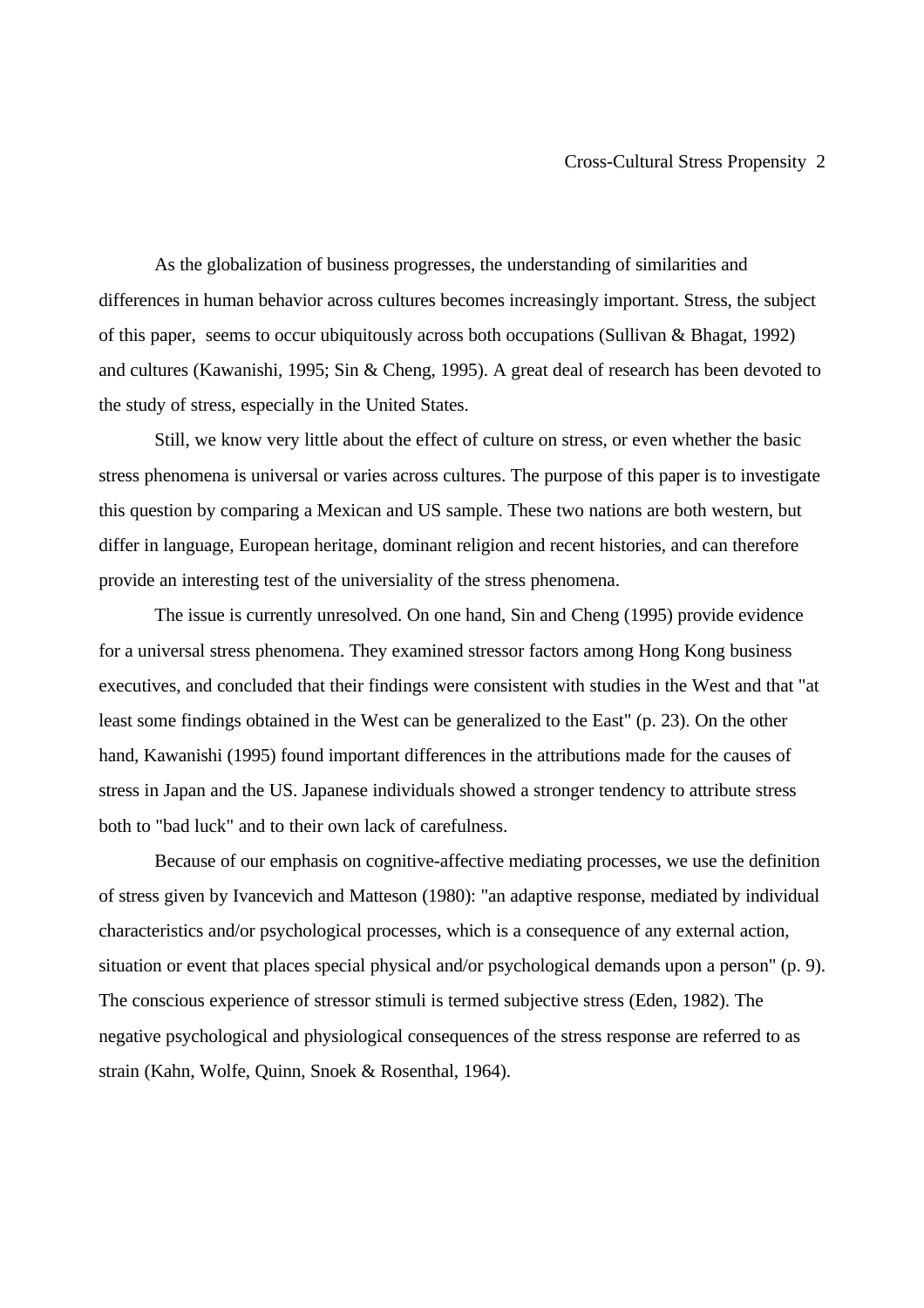### **THE CASP MODEL**

Wofford and Daly (1997) and Wofford, Daly, and Juban (1996a) present a cognitiveaffective stress propensity (CASP) model, which is the basic vehicle for this paper. In this model, cognitive-affective processes (CAP) mediate between stressor stimuli and subsequent outcomes. CASP moderates the relationships of stressors with the CAP mediator, and the relationships of physiological arousal and affective reactions with subjective stress and with strain. Stress propensity is conceived as a latent construct manifested by stress related personality traits or schemata. These trait schemata include locus of control (LOC), negative affectivity (NA), negative self-esteem (NSE), anger-irritability (AI), psychological magnification (PM), and cognitive affective connectivity (CAC).

Wofford, Daly, and Juban (1996b) found that five of these traits (AI was not examined) load on the CASP construct. In addition, they found significant path coefficients between CASP and subjective stress. Our primary hypothesis is that the CASP model, developed in the US, will also apply in Mexico.

**H1: The CASP latent construct has significant path linkages with stress propensity constructs and also with subjective stress, psychological strain, and physiological strain for both a Mexican and US sample.**

While we predict that the basic stress phenomena will be consistent across the two cultures, we do expect to find differences in the precursor and outcome variables. Our hypotheses are found below. Finally, we offer hypotheses concerning sex differences.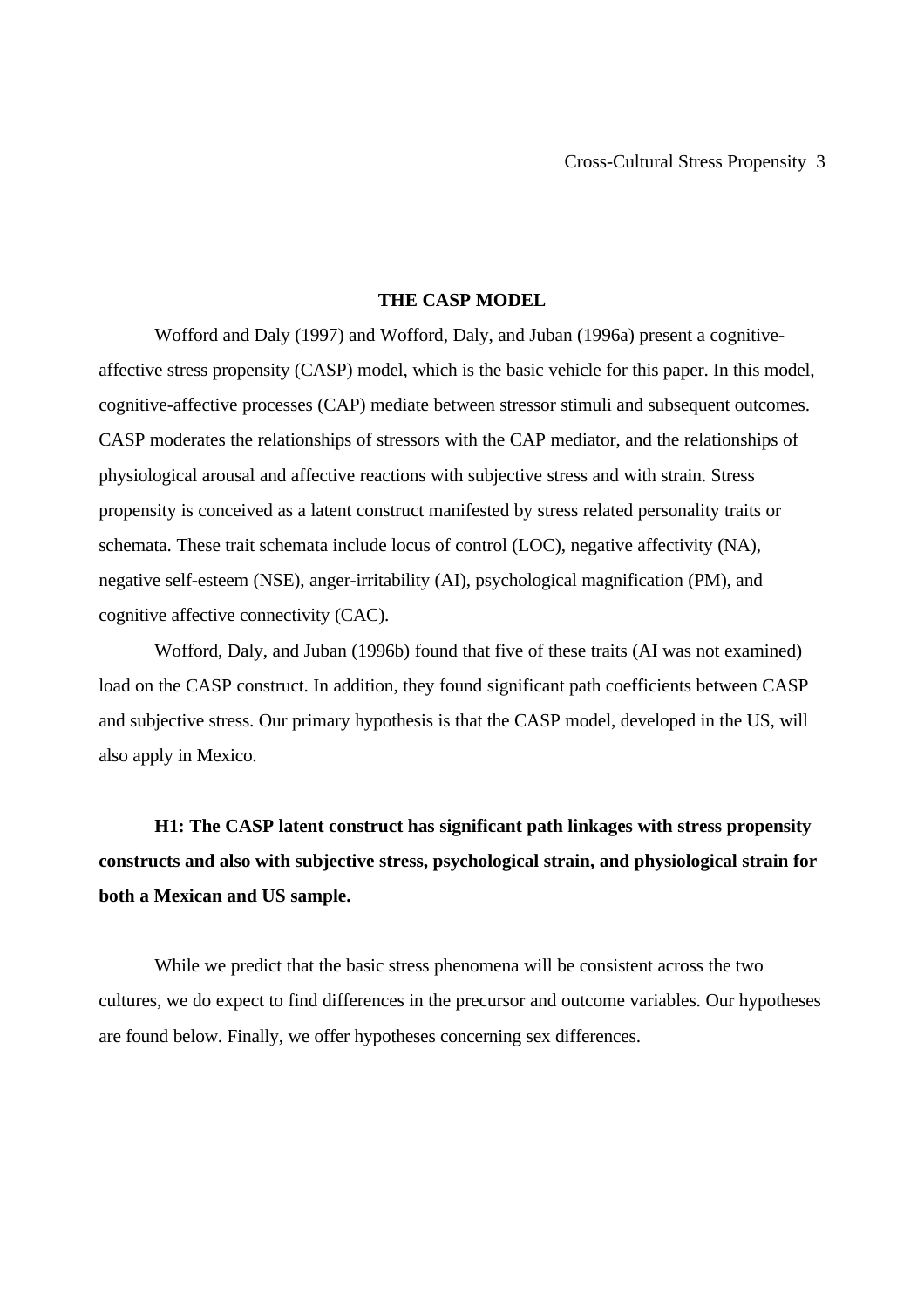### **Locus of Control (LOC)**

Internal control individuals believe that they control their own lives. External control individuals believe that their lives are under the control of powerful others, luck, fate, etc. Considerable evidence exists of the relationship between external locus of control and stress or illhealth (Hurrell & Murphy, 1991).

Similar research has not been conducted in Mexico; however, Diaz-Guerrero (1988) describes North Americans as "autonomous" and "self-sufficient," and Mexicans as "fatalistic" (p.186). This description is also supported by evidence from the language. An English speaker who drops an object, for example, commonly describes the event actively, as something that he or she has done: "I dropped it." A Spanish speaker, however, often describes the same event as something that happened to the speaker: "Se me cayo," or, loosely, "it fell to me." Accordingly, we expect the Mexican sample to show a more external locus of control than the US sample.

### **H2: Mexican subjects are more external in locus of control than are US subjects.**

#### **Negative Affectivity (NA)**

High NA individuals tend to focus more on the negative side of the world, have a less favorable self-view, and are more dissatisfied with themselves and their lives. Results of a study by Brief, Burke, George, Robinson, and Webster (1988) suggest that NA often inflates relationships between work-stress measures and psychological symptoms.

Whereas no direct studies are available that compare Mexican with US individuals on negative affectivity, Diaz-Guerrero describes US citizens as more tense as compared to their Mexican counterparts. We hypothesize that:

# **H3: US subjects are higher in negative affectivity than are Mexican subjects. Negative Self-Esteem (NSE)**

Individuals with low self-esteem include in their schemata critical evaluations and negative emotions associated with the construct "self.@ DeLongis, Folkman, and Lazarus (1988) found that individuals with low self-esteem were more likely to experience an increase in psychological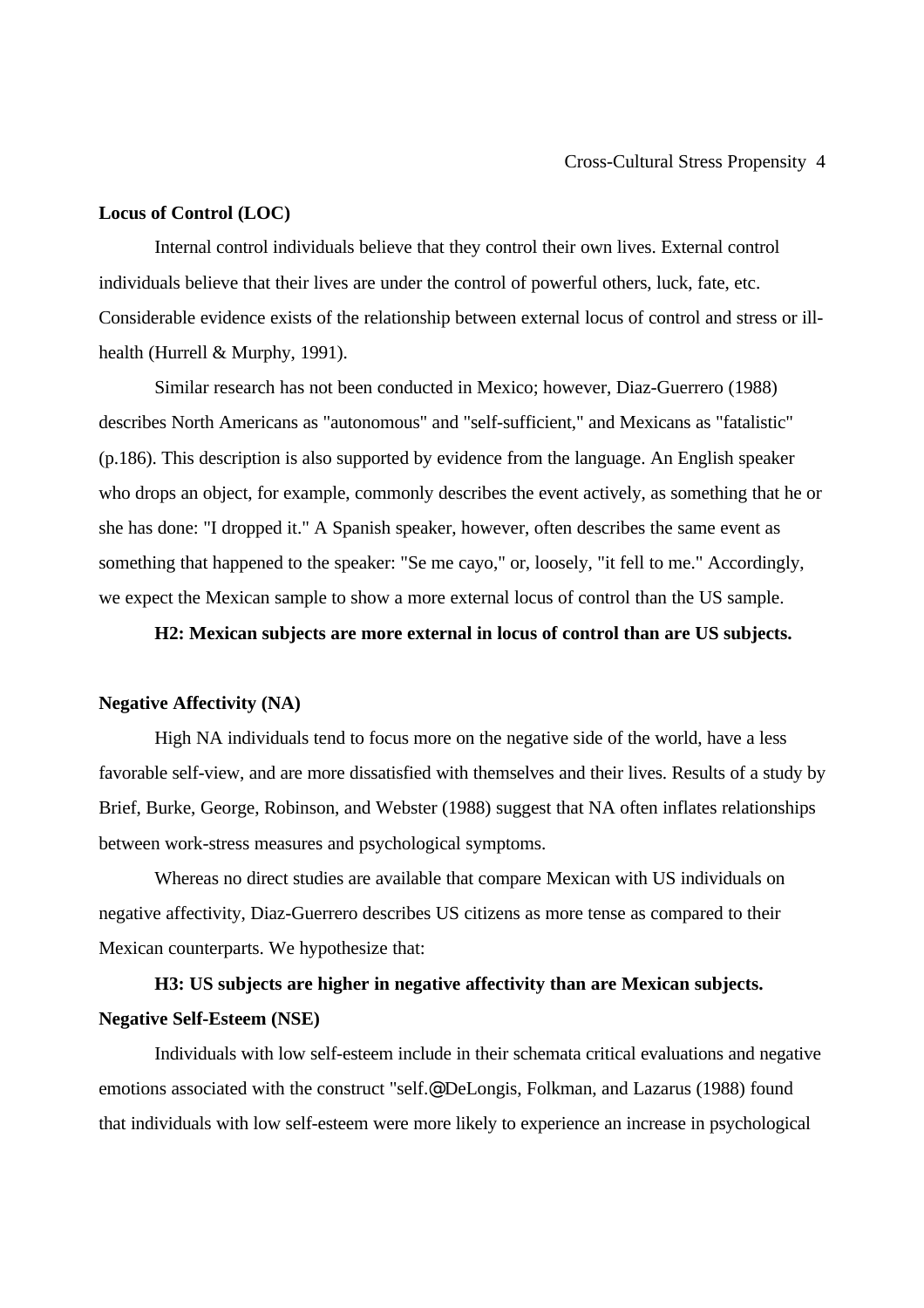and somatic problems than were individuals high in self-esteem. Rosenberg's (1965) study of more than 500 US high-school students found correlations between negative self-esteem and depressive emotion, and several indicators of anxiety.

We found no research comparisons of US negative self-esteem levels with those in Mexico. Because our sample is made up of college students, and since Mexican college students tend to be more affluent relative to the general population of Mexico than US college students relative to the US population, we hypothesize that, for this sample:

### **H4: US subjects are higher in negative self-esteem than the Mexican subjects.**

### **Anger-Irritability (AI)**

The type A/B behavior pattern (TABP) is complex characterized by high need for achievement, competitiveness, hostility, and time-urgency. Moser and Dyck (1989) showed that Type A=s retain hostile self-schemas, which are activated by failure even when the failure was unavoidable. Spence, Helmreich and Pred (1987) identified the two underlying dimensions of TABP as Achievement Strivings (AS) and Impatience-Irritability (II). Subsequently, Bluen, Barling, and Burns (1990) indicated that AS is positively related to various performance indexes, whereas II is associated with illness. The II dimension has been further refined, dropping an impatience construct but retaining anger and irritability (AI) (Robbins, Spence & Clark, 1991).

Diaz-Guerrero (1988) indicate the US individuals are "a bit aggressive in their interpersonal relations" (p. 186), confirming the folk wisdom in Mexico that US people are irritable and quick to anger. We hypothesize that,

**H5: US subjects are higher in anger-irritability than are Mexican subjects.**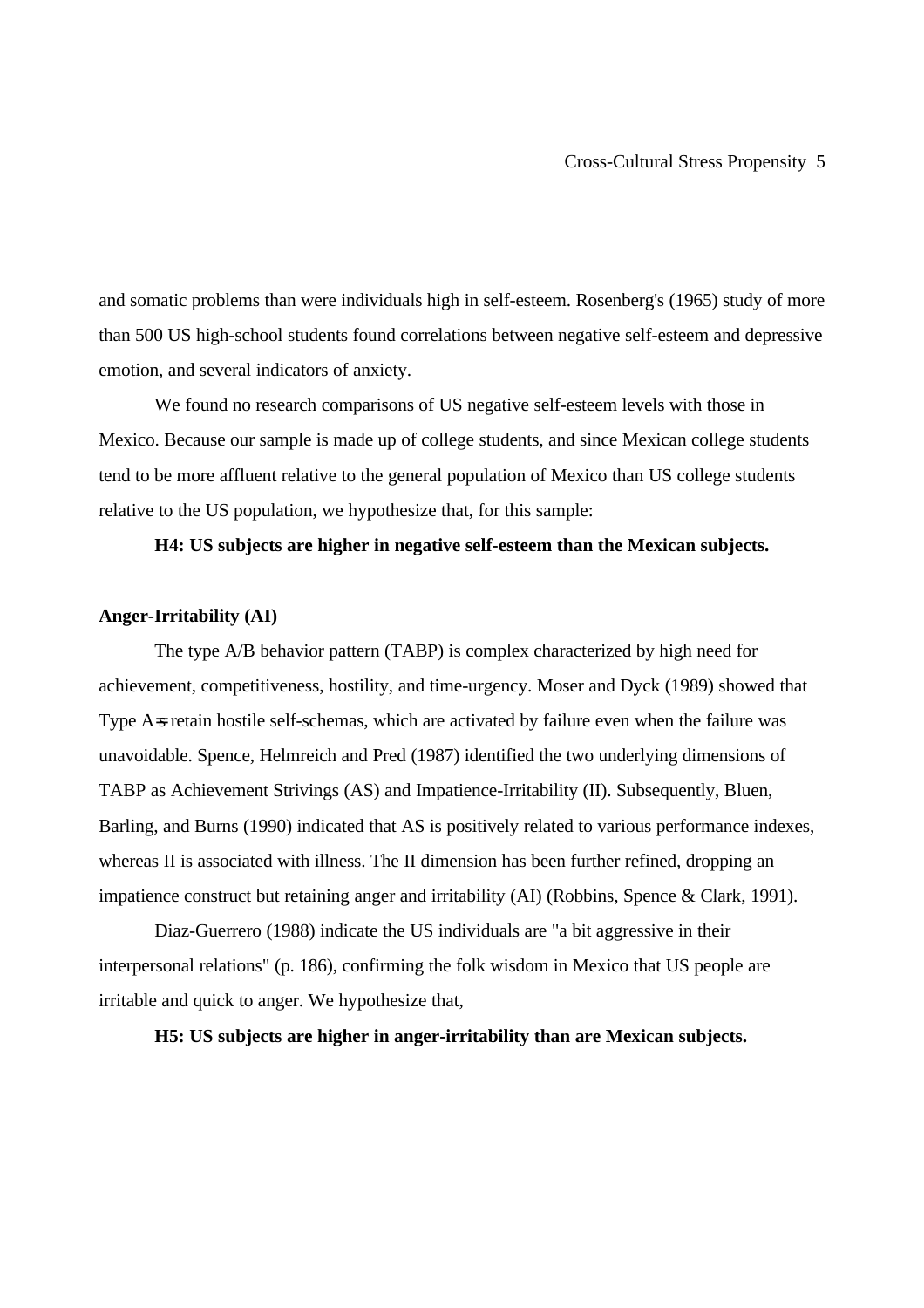### **Psychological Magnification (PM)**

Psychological magnification is the tendency for an affective response to stimulate cognitive processes such as worry or rumination. This cyclical process heightens and prolongs the affective responses as working memory is stimulated through a looping process. Affects have a snowball effect as the cycle of images and emotions expands (Carlson & Carlson, 1984).

In individualistic nations such as the US ties between individuals are loose, whereas in collectivistic countries like Mexico people are integrated into cohesive in-groups, which protect them in exchange for loyalty (Hofstede, 1991). Social contacts permit the venting and handling of negative emotions, so we suspect that the greater individualism of the US may result in greater psychological magnification. We suggest that:

### **H6: US subjects are higher in psychological magnification than Mexican subjects.**

### **Cognitive-Affective Connectivity (CAC)**

When concepts such as self, family, or work have strong linkages with affective concepts such as anger, fear, or guilt, cognitive-affective connectivity (CAC) and propensity toward strain are high (Wofford & Daly, 1997). CAC is reflected in a culture by emotions that are evoked by situations commonly experienced in that culture.

Diaz-Guerrero (1988) makes an important distinction between physical and interpersonal reality. "North Americans see external reality as something that they must dominate and subject to their will . . . However, surprisingly, Mexicans presume that the interpersonal reality can be modified to their will. Interpersonal reality is not given or set, as it frequently is for the North Americans (The neighbors are hostile. Mr. Smith is a snob). Interpersonal reality is fluid because "I" am a part of that reality and "I" am capable of modifying it" (p. 49, our translation).

If Mexican individuals feel more in control of their interpersonal reality, it follows that negative interpersonal events should be less likely to result in negative feelings. We expect that:

**H7: Cognitive-affective connectivity is lower in the Mexican than in the US sample. Subjective Stress and Strain**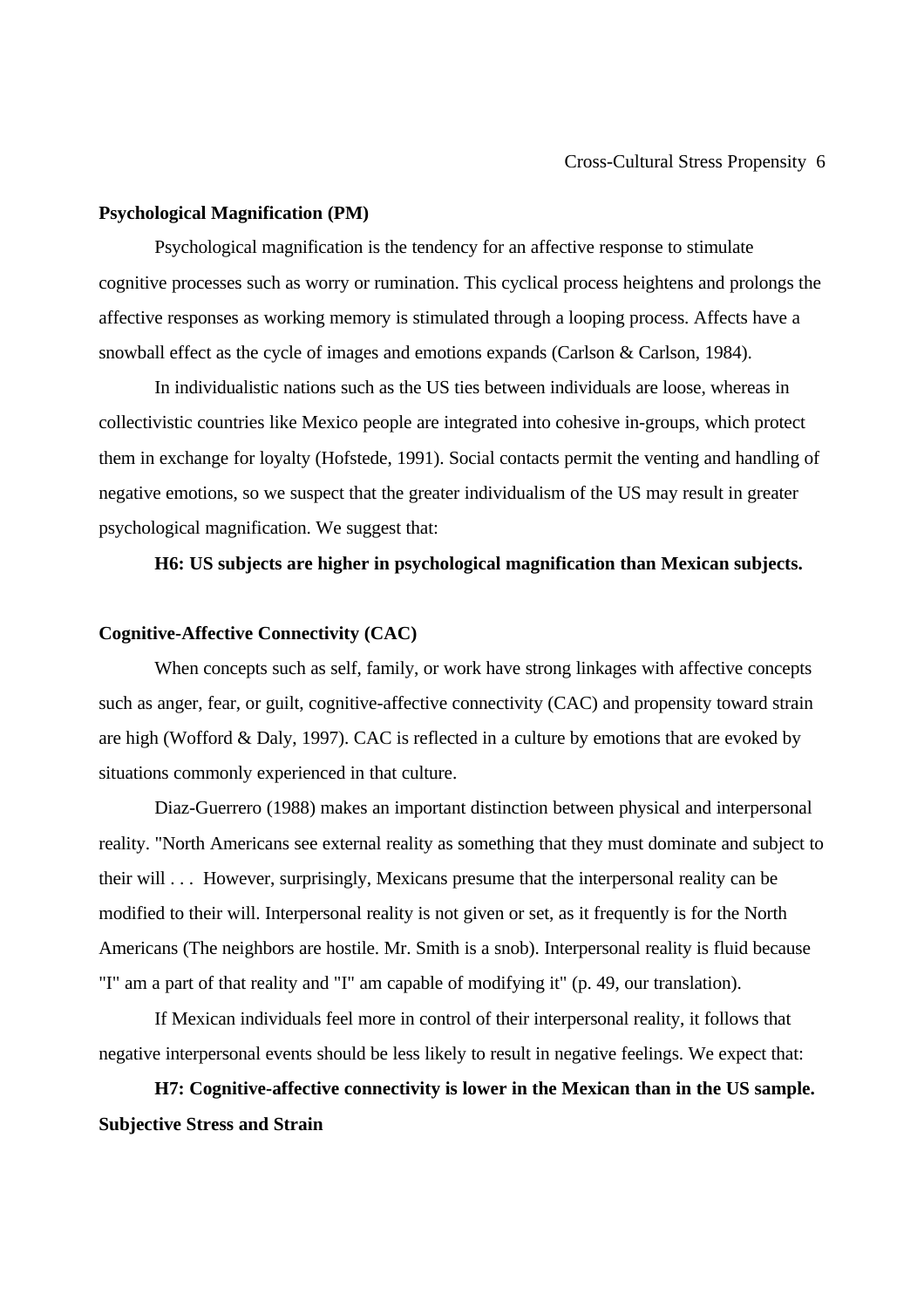We expect US subjects to be more aware of stress, because stress is less well recognized in the Hispanic culture. In fact, the Spanish word for stress "estres" is simply a corruption of the English word. In addition, because Mexican individuals are believed to be calmer and to have deeper social supports, we expect their psychological strain to be less than their US counterparts.

The evidence for physiological strain is in terms of self-reported health symptoms. We expect these symptoms to be more likely to be recognized in the US sample. Simply because of economic development, health problems in general are more solvable in the US through drugs or medical attention, and are therefore more likely to be recognized. Mexicans are more likely to adapt to or resign themselves to minor health problems, even to the point of not recognizing them. Accordingly, we hypothesize that:

# **H8: US subjects are higher in subjective stress, psychological strain, and physiological strain than the Mexican subjects.**

#### **Sex Differences**

Substantial evidence of sex differences in the stress phenomena exists (Jick & Mitz, 1985; Russo, 1985). Wofford, Daly, and Juban (1996b) found a higher loading for men of NA on CASP, whereas women had higher loadings on psychological magnification. Women also had a higher path coefficient for the CASP with subjective stress. Also, Nelson and Quick (1985) suggested that women experience more strain than men. Finally, Cooper and Davidson (1982) found that women have higher rates of psychological and emotional discomfort.

Given the above results, we hypothesize that for both samples:

**H9: Men have higher scores on negative affectivity and anger-irritability than women.**

**H10: Women have higher scores than men on psychological magnification, negative self-esteem, locus of control, subjective stress, psychological strain and physiological strain.**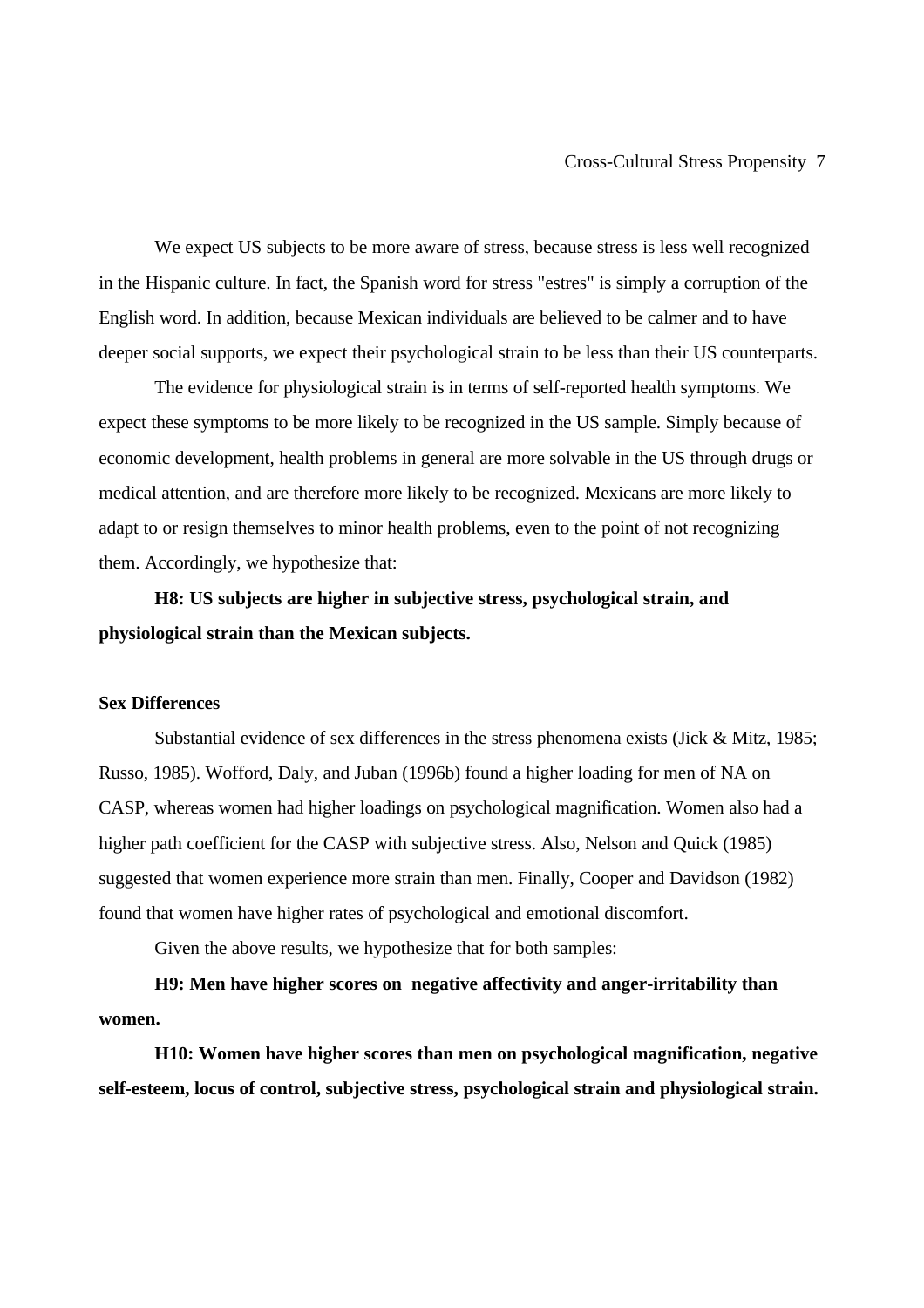### **METHOD**

### **Sample and Procedures**

Samples were obtained from two university student populations located in Mexico City and in a metropolitan area in the southwestern United States. The US sample is made up of 358 subjects (203 males and 155 females). The Mexican sample includes 121 subjects (61 females and 60 males). Ninety-three percent of the subjects had full-time work experience. They had worked for an average of 2.8 years of full-time and 4.0 years of part-time employment.

The US sample came to a research facility in groups and completed instruments that assessed psychological traits, perceived psychological stress, subjective stress, physiological strain, and demographic information. The Mexican sample completed the same instruments (translated by the Spanish speaking researchers into Spanish) during regular class sessions.

#### **Measurements**

Trait measures assessed included: negative affectivity (Levin & Stokes, 1989), self-esteem (Eagly, 1967), anger-irritability (Robbins, Spence & Clark, 1991) and locus of control (Rotter, 1966). The psychological magnification scale assessed the extent to which subjects experience increasing emotional intensity after a stimulus, dwell on other situations associated with the emotions initially stimulated, and mentally recreate bad scenes of life experiences associated with the elicited emotions (Wofford, et al., 1997).

The CAC measure assesses the extent to which an individual's conceptual memory is linked with affective memory (Wofford, et al., 1996). The first subscale assesses the degree to which positive affects such as happiness, excitement, surprise, pleasure, and calmness are associated with self, family, social life, and school. The second subscale assesses negative affects such as fear, boredom, and guilt. A total CAC test score was obtained by reversing the scores of the positive affect items.

The subjective stress measure developed by the authors measured the subjects= perception of the amount of stress experienced at school. The perceived psychological strain instrument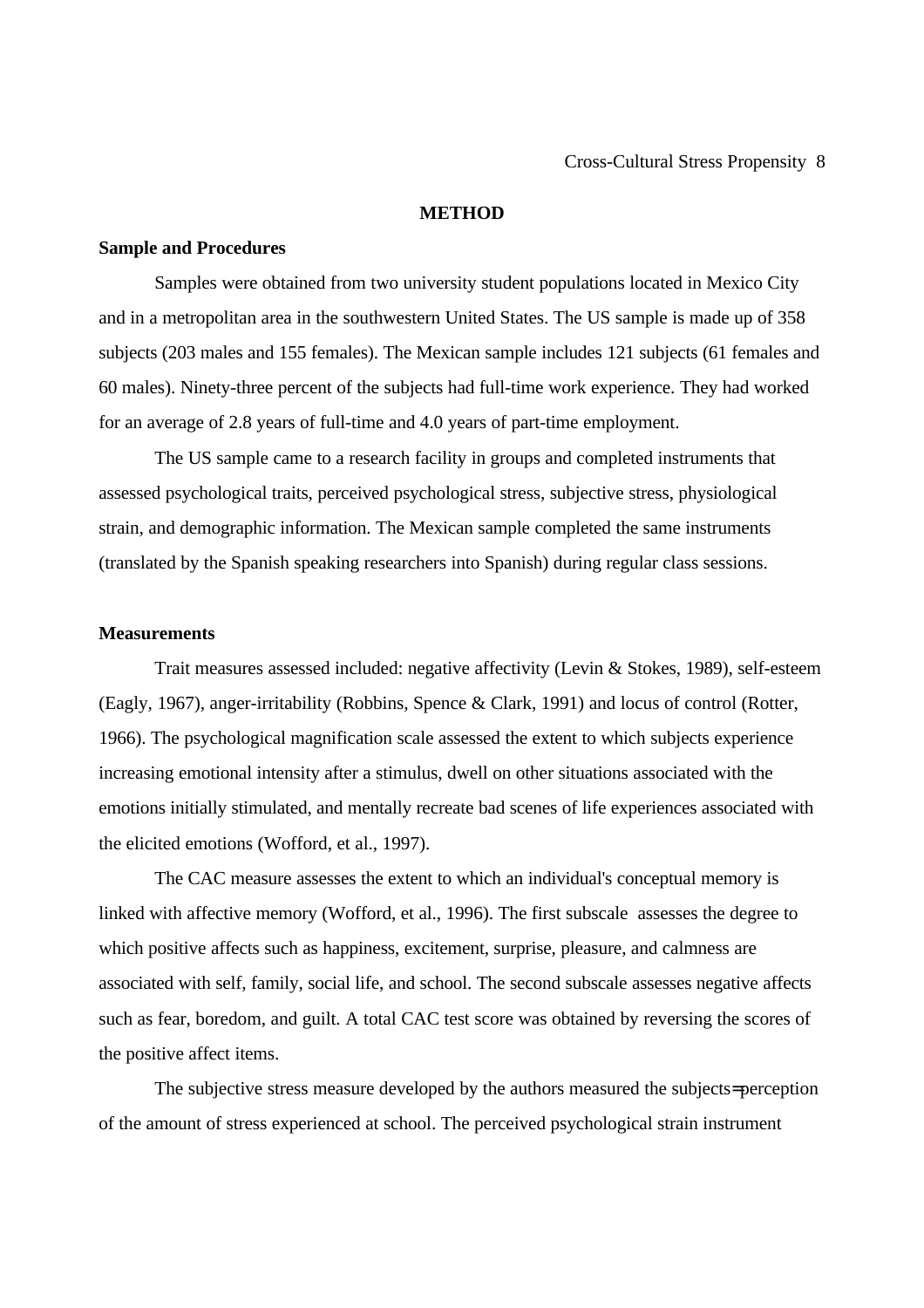assessed the extent of subjects= worry, depression, anxiety, sensitivity to criticism, embarrassment, and crying. The physiological strain instrument listed seventeen health symptoms (nausea, headaches, etc.) and asked subjects to indicate whether they had the symptoms in the past 30 days and whether they had been severe enough to see a doctor (Chen & Spector, 1991).

### **Statistical Analysis**

Structural equation models (SEM) procedures were used to analyze the data. SEM allows a confirmatory approach toward determining the nature of the underlying structure (Harris & Schaubroeck, 1990), and can assess the relationships between constructs without the bias usually introduced from measurement error (Judd, Jessor & Donovan, 1986). By using SEM rather than regression, researchers can examine the relationships between many sets of variables without the attenuation problem. On the other hand, a problem of SEM and the latent variable approach is the influence of unmeasured variables. SEM will produce the most desirable parameter estimates from the sample data whether or not important constructs have been left out of the model.

Because each latent construct should have three or more indicators, the items for the measures of subjective stress, psychological strain, and physiological strain were randomly divided into three subscales. Reliabilities for these subscales were low; however, SEM is robust for lack of reliability of measures.

### **RESULTS**

The correlations, means, and standard deviations for the dependent variables and independent variables are shown in Table 1. Correlations for the Mexican sample are shown above the diagonal, with those for the US sample below.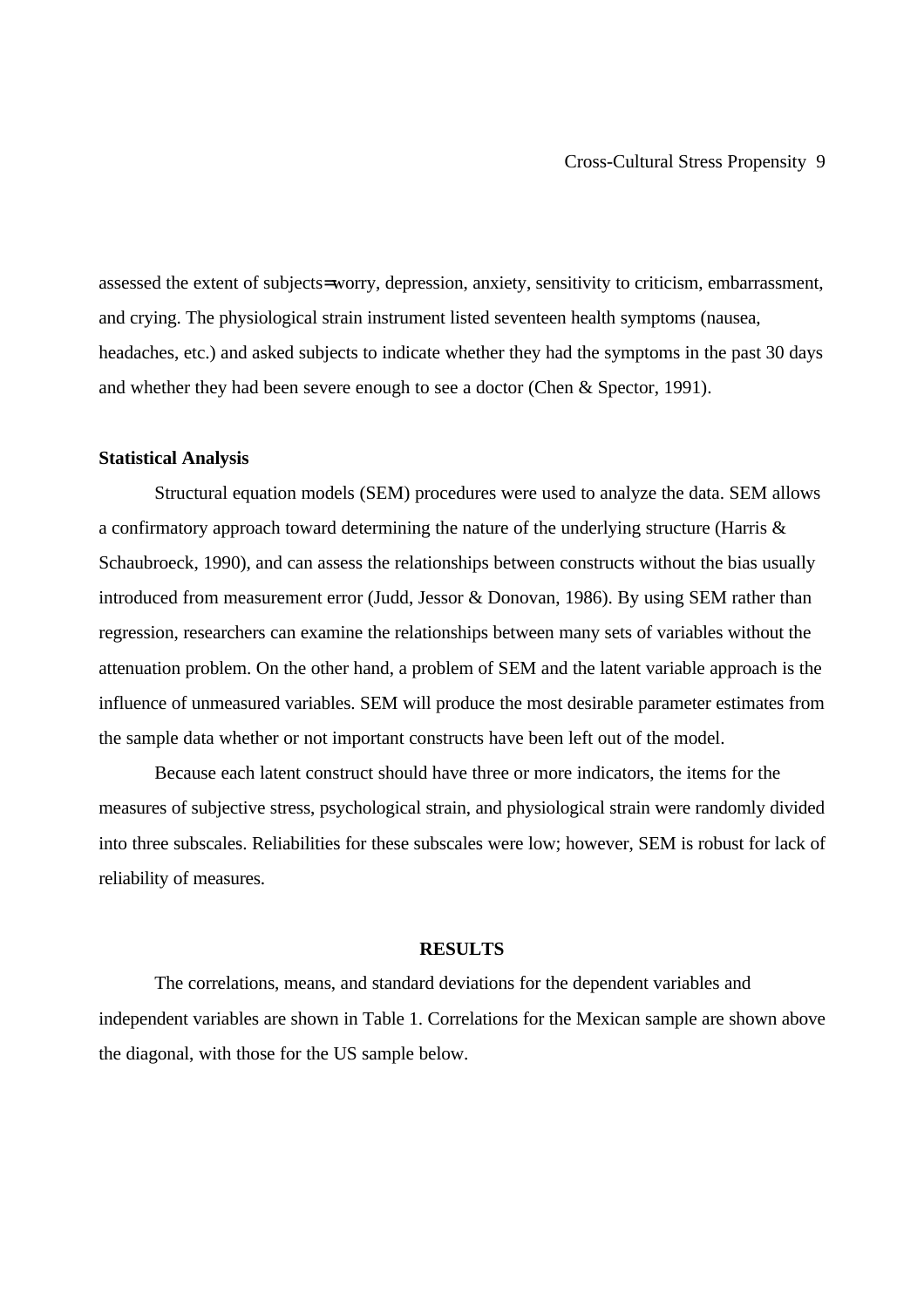Reliabilities for the US sample were: psychological magnification - .88; cognitive affective connectivity - .84; negative self-esteem - .66; negative affectivity - .63; anger-irritability - .89; locus of control - .63; three subjective stress subscales - .53, .72, and .43; three psychological strain subscales - .61, .43, and .68; and three physiological strain subscales - .58, .49, and .37. For the Mexican sample the reliabilities were: psychological magnification - .78; cognitive affective connectivity - .91; negative self-esteem - .86; negative affectivity - .72; anger-irritability - .76; locus of control - .54; subjective stress subscales - .48, .76, and .43; psychological strain subscales - .70, .56, and .54; and physiological strain subscales - .26, .51, and .32.

-------------------------------------------------------------------------------

Insert Table 1 about here

-------------------------------------------------------------------------------

#### **Structural Equation Models Analyses**

All SEM analyses were conducted using the observed variance-covariance matrix. Because of the large sample size, the comparative fit index (CFI) was used to evaluate goodnessof-fit (Bagozzi & Yi, 1989). A CFI of .90 or higher indicates a good fit of the model to the data.

The goodness-of-fit indices indicate that the hypothesized model provides a good fit with the data for the Mexico sample ( $\chi^2 = 137.1$ , df = 81, p < .01; CFI = .91) and the US sample ( $\chi^2 =$ 270.2,  $df = 81$ ,  $p < .01$ ; CFI = .91). These fit statistics support Hypothesis 1, that the hypothesized causal model is an appropriate representation of *both* the US and Mexican samples.

The parameter values for both samples are shown in Table 2 and Figure 1. All of the CASP indicators and responses obtained statistically significant loadings for both samples.

----------------------------------------------------------------------

Insert Table 2 and Figure 1 about here

----------------------------------------------------------------------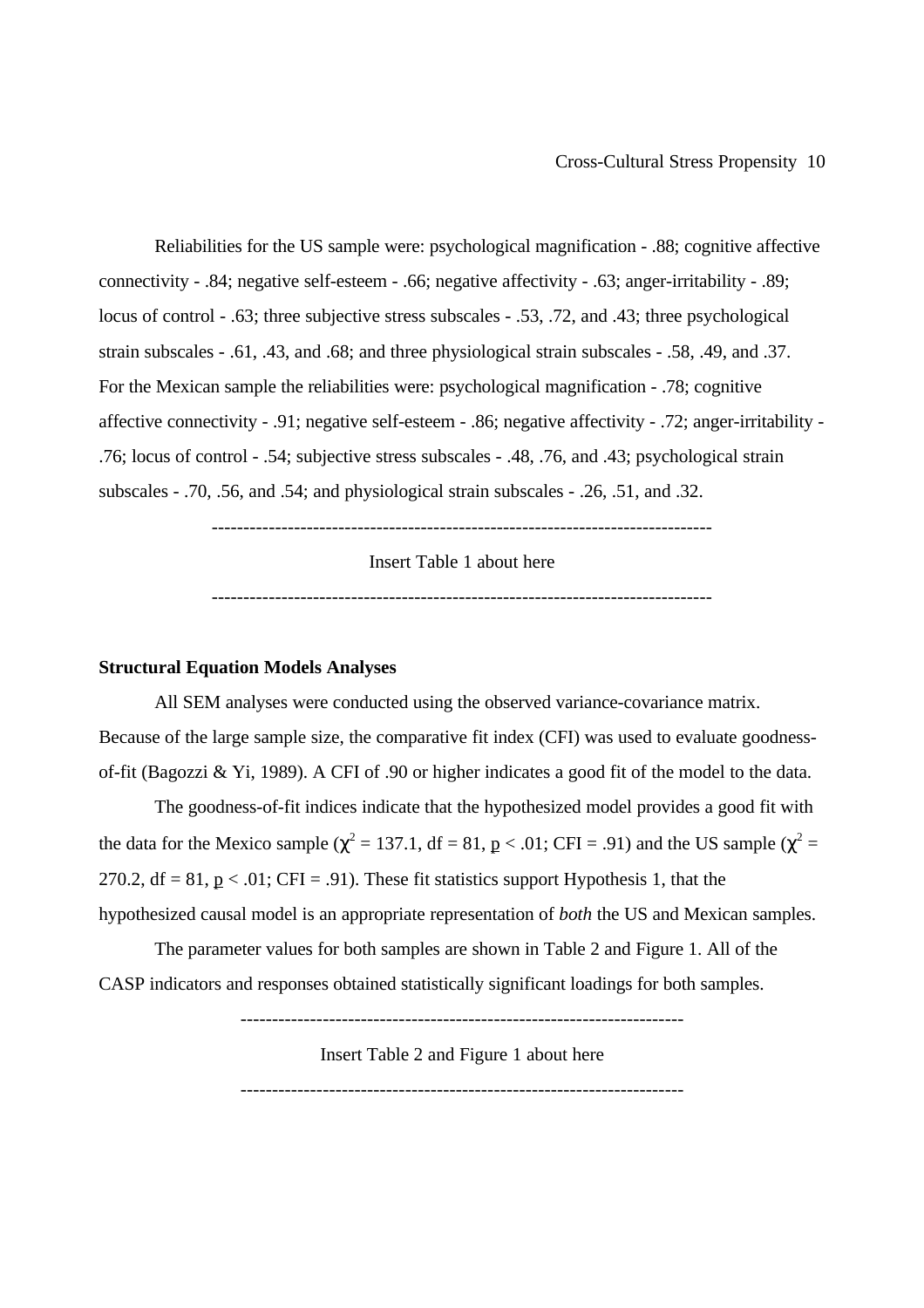#### **Analysis of Cultural Differences in Relationships among Variables**

Multisample analysis procedures in EQS were then used to test for significant differences between the covariance matrices and fit statistics for the Mexico and US samples. To test whether the path coefficients for CASP with subjective stress are the same for Mexico and US, we tested for equality of the path coefficients and factor loadings between the two samples using the Lagrange Multiplier Test (LMTEST). The parameters are constrained to be equal and if the probability value of the chi-square statistic of a parameter is low ( $p < .05$ ), this suggests that the assumption of equality of the parameter among the samples may be rejected. The LMTEST indicates that the path coefficients for CASP with psychological strain ( $\chi^2$  = 6.6, p < .01) and for subjective stress with psychological strain ( $\chi^2$  = 15.0, p < .01) differ among cultures, whereas the path coefficients for CASP with subjective stress, CASP with strain and subjective stress with physiological strain did not differ among samples (Table 2).

As a test of differences between the two cultural samples on the loadings of indicators, LMTEST examined the equality of the factor loadings for the indicators of each construct for Mexico sample data as compared to the US sample data. For this analysis, each of the factor loadings was constrained to be equal across cultural groups. The chi-square statistics indicated that the Mexico sample obtained higher loadings than the US sample on one of the indicators of subjective stress ( $\chi^2$  = 3.6, p < .05) and one of the indicators of psychological strain ( $\chi^2$  = 14.6, p < .01). The Mexico sample also obtained higher loadings for the psychological magnification indicator of CASP ( $\chi^2$  = 9.9, p < .01). The US sample obtained higher loadings on CASP for CAC ( $\chi^2 = 6.7$ ,  $p < .01$ ), for NA ( $\chi^2 = 13.1$ ,  $p < .01$ ), and for AI ( $\chi^2 = 5.0$ ,  $p < .01$ ). In brief, psychological magnification provides a stronger indicator of stress propensity for the Mexico sample, while for the US sample stress propensity is manifest more strongly with CAC, NA, and AI. However, it is important to note that, despite these differences, the overall model fits the data across both samples.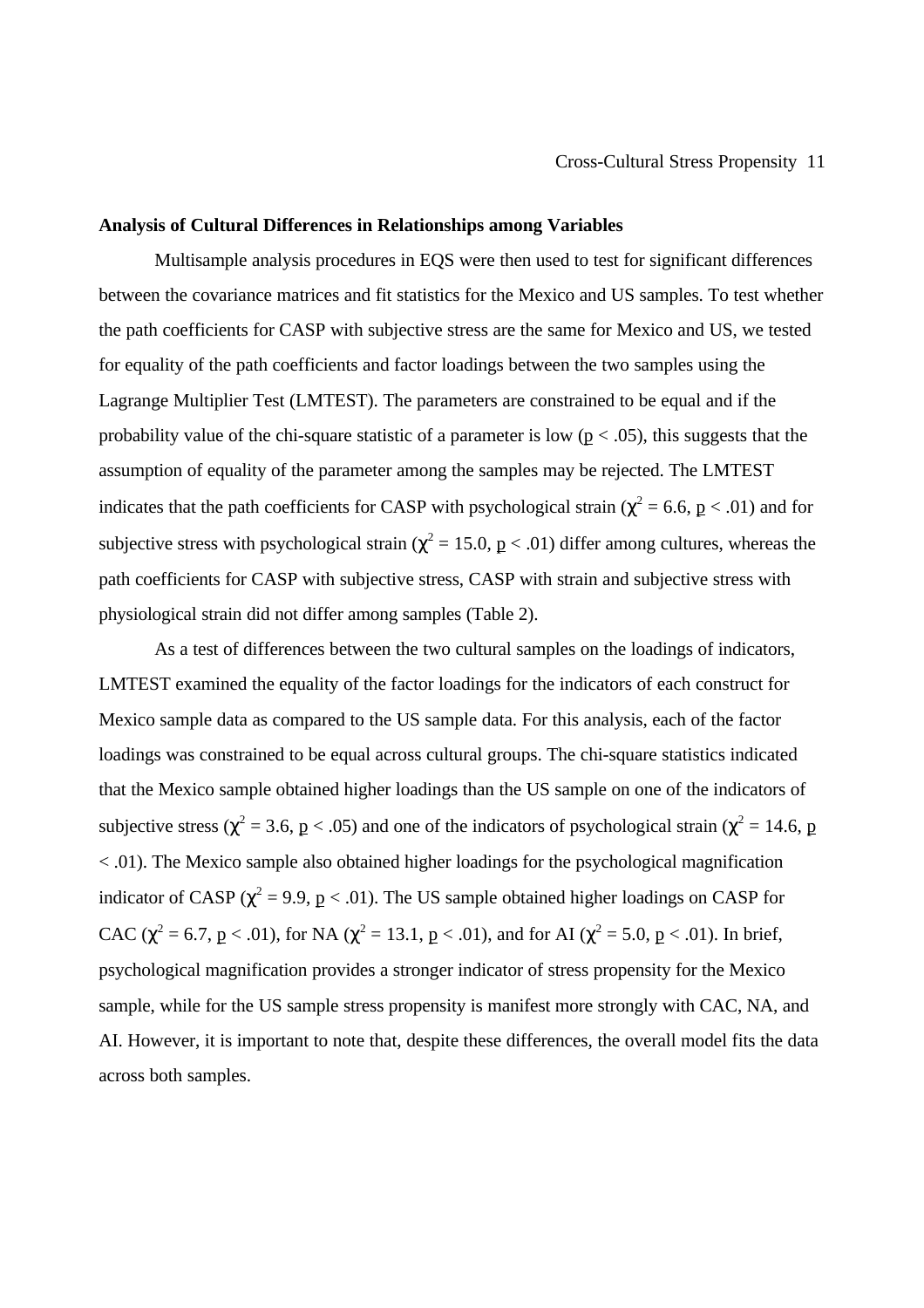### **ANOVA Tests for the Effects of Sample and Sex**

ANOVA analyses were used to tests hypotheses 2 - 10 (Table 3).

Hypothesis 2 was not supported. Locus of control was not significantly different between the two groups ( $\underline{F} = 2.6$ ,  $p > .05$ ).

Hypothesis 3 was supported. As expected, negative affectivity scores for the US sample were higher than for the Mexican sample.

Hypothesis 4 was also supported. Negative self-esteem was greater among US students than among Mexican students.

Results relating to hypothesis 5 were in the opposite direction to that expected. Mexican students were higher on anger-irritability than were US students.

Hypothesis 6 and 7 were supported. US subjects were higher in psychological magnification and in cognitive-affective connectivity than were Mexican subjects.

Hypothesis 8 was not supported. Subjective stress and physiological strain were not different among the two cultures; whereas, psychological strain was higher for the Mexican sample than for the US sample.

No differences were found between men and women on the scores for any of the stress related personality traits. Thus, hypothesis 9 was not supported. Hypothesis 10 was supported. Women were higher than men on subjective stress, psychological strain, and physiological strain.

----------------------------------------------------------------------

Insert Table 3 about here

----------------------------------------------------------------------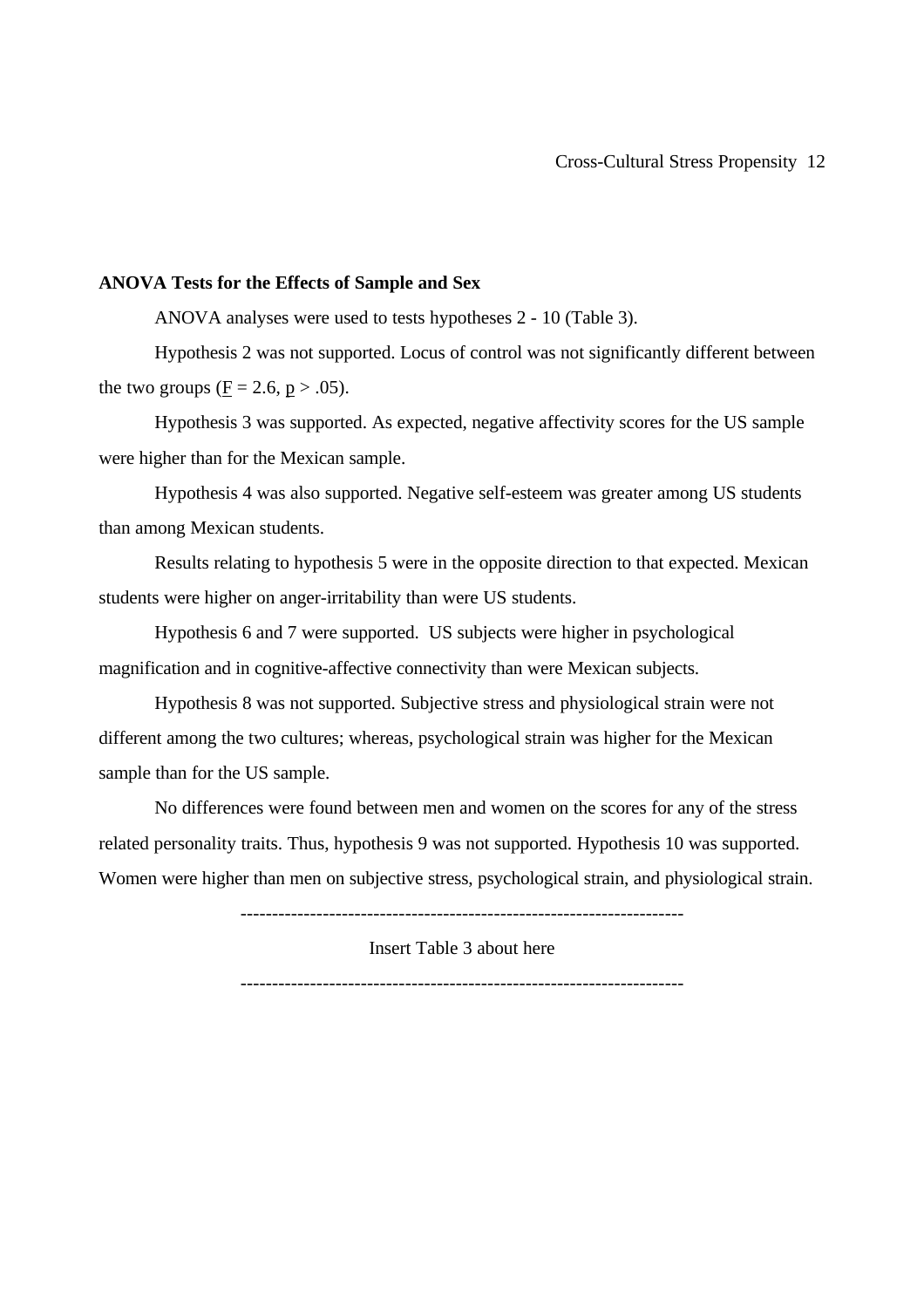### **DISCUSSION**

As expected, the basic model provides a good fit of the data for each cultural sample. Thus, the general structure of the relationships of the stress response that were examined in this study is consistent across cultures.

Some differences were found in indicators of stress propensity across the cultures. First, the LMTEST demonstrated that stress propensity of US students in this sample was defined more in terms of negative affectivity and cognitive-affective connectivity; whereas, for Mexican students it was defined more in terms of psychological magnification. High stress US students manifest this propensity by having greater feelings of negativity about life and greater neuroticism. Mexican students manifest their stress propensity more through a heightening spiral of prolonged emotions following an initial emotional stimulation.

Second, ANOVA tests show the differences in mean scale scores for the stress related traits across cultural samples. The data support our hypotheses for most of the traits. US subjects had higher scale scores for psychological magnification, cognitive-affective connectivity, and negative affectivity. The Mexico sample was higher only for anger-irritability.

Sex differences were not found between stress propensity indicators, but women were higher in subjective stress, psychological strain, and physiological strain. Because these stress response outcomes are higher for women and the stress propensity indicators are low, we speculate that women face more stressors in their lives than do men in both cultures.

As with any study involving a limited sample, a major concern is the quality of the samples taken in each country. Clearly, generalization beyond the types of student groups involved cannot be made. In addition, there is the concern that differences may exist in the reliabilities of the instruments across cultures and languages. We did find differences in the reliabilities of some of the instruments across the cultural groups. We expect the effects of these differences to be greater for the ANOVA comparisons than for the EQS analyses because SEM analyses tend to be robust for unreliability of instruments.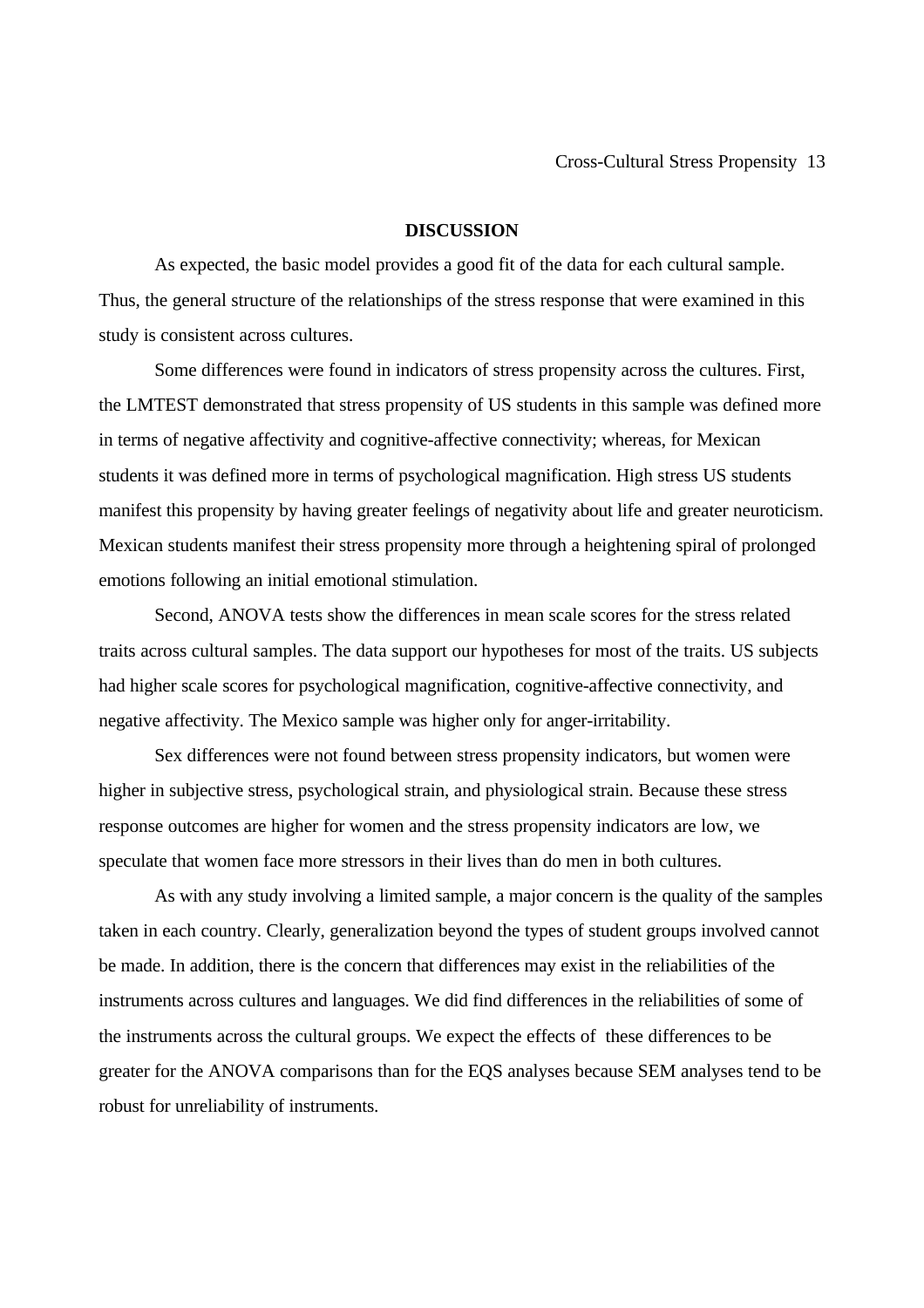### **CONCLUSION**

Certainly, we must be cautious in generalizing the results of stress research from one culture to another. Indeed, our results show differing stress related trait schemata between the Mexican and US samples. Stress propensity also appears to be manifested by the various traits in different degrees across cultures. None-the-less, the overall results from both of the samples are quite similar (Figure 1). This study provides more evidence for than against a universal stress phenomena.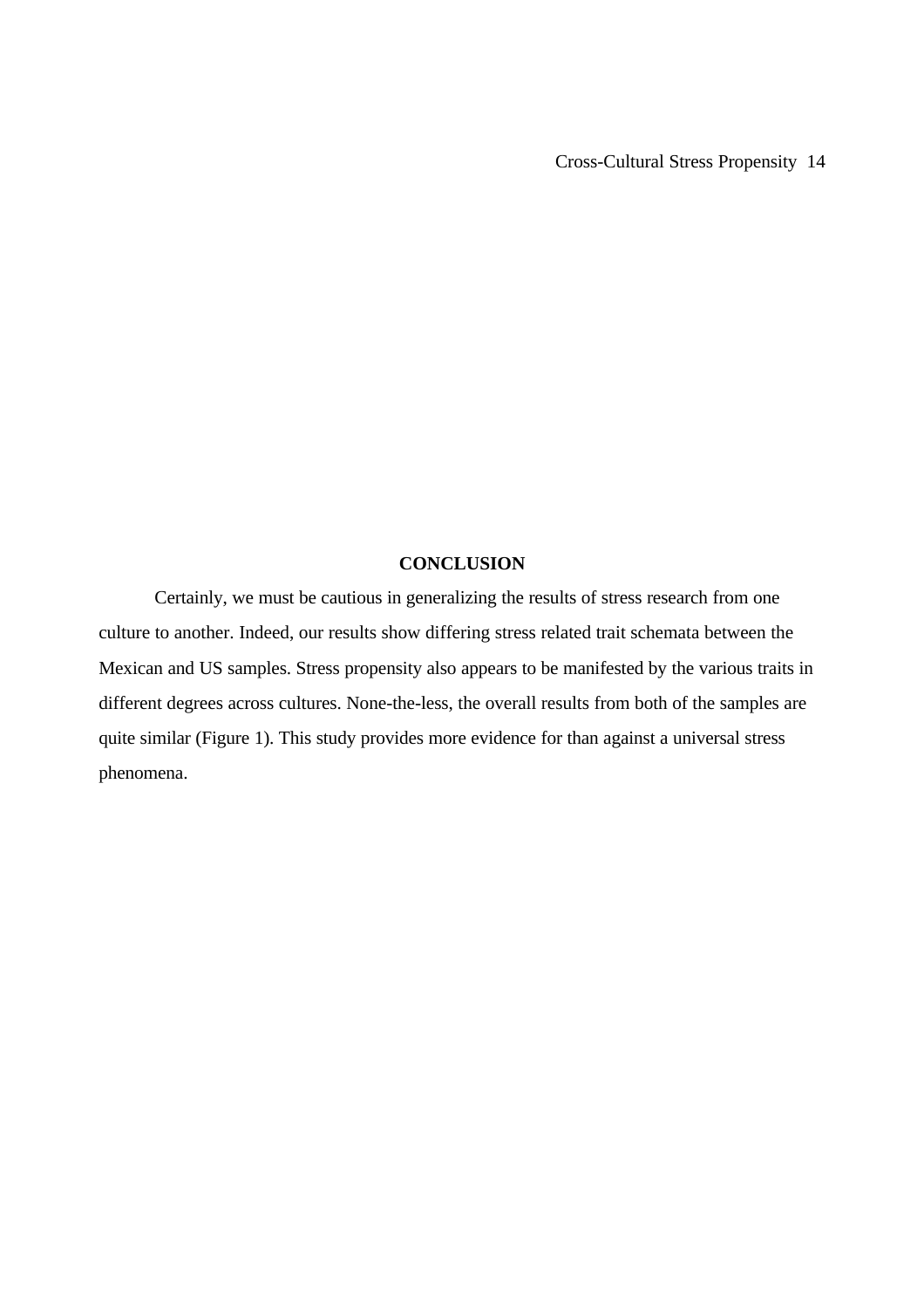### **REFERENCES**

- Bagozzi, R. & Yi, Y. (1989). On the use of structural equation models in experimental designs, Journal of Marketing Research, 26: 271-284.
- Bluen, S. D., Barling, J. & Burns, W. (1990). Predicting sales performance, job satisfaction, and depression by using the achievement strivings an impatience-irritability dimensions of Type A behavior. Journal of Applied Psychology, 75: 212-216.
- Brief, A. P., Burke, M. J., George, J. M., Robinson, B. S. & Webster, J. (1988). Should negative affectivity remain an unmeasured variable in the study of job stress? Journal of Applied Psychology, 70: 202-214.
- Carlson, L & Carlson, R. (1984). Affect and psychological magnification: Derivations from Tomkins' script theory, Journal of Personality, 52: 36-45.
- Chen, P. Y. & Spector, P. E. (1991). Negative affectivity as the underlying cause of correlations between stressors and strains. Journal of Applied Psychology, 76, 398-407.
- Cooper, C. & Davidson, M. (1982). The high cost of stress on women managers. Organizational Dynamics, 10, 44-53.
- DeLongis, A., Folkman, S. & Lazarus, R. S. (1988). The impact of daily stress on health and mood: Psychological and social resources as mediators. Journal of Personality and Social Psychology, 54: 486-495.
- Diaz Guerrero, R. (1988). Psicologio del Mexicano. Mexico D.F., Ed. Trillias.
- Eagly, A. H. (1967). Involvement as a determinant of response to favorable and unfavorable information. Journal of Personality and Social Psychology, Monograph, 7: 1-15.
- Eden, D. (1982). Critical job events, acute stress, and strain: A multiple interrupted time series. Organizational Behavior and Human Performance, 30: 312-329.
- Harris, M. M. & Schaubroeck, J. (1990). Confirmatory modeling in organizational behavior/human resource management: Issues and applications. Journal of Managment, 16, 337-360.
- Hofstede, G. (1991). Culture and organizations: Software of the mind. McGraw Hill, University Press, Cambridge.
- Hurrell, J. J., Jr. & Murphy, L. R. (1991). Locus of control, job demands, and health. In Cary L. Cooper and Roy Payne (Eds.) Personality and stress: Individual differences in the stress process. Wiley series in occupational stress, pp. 133-149. Chichester, England: Wiley.
- Ivancevich, J. M. & Matteson, M. T. (1980). Stress and work: A managerial perspective. Glenview, IL: Scott, Foresman.
- Jick, T. D. & Mitz, L. F. (1985). Sex Differences in work stress. Academy of Management Review, 10, 408-420.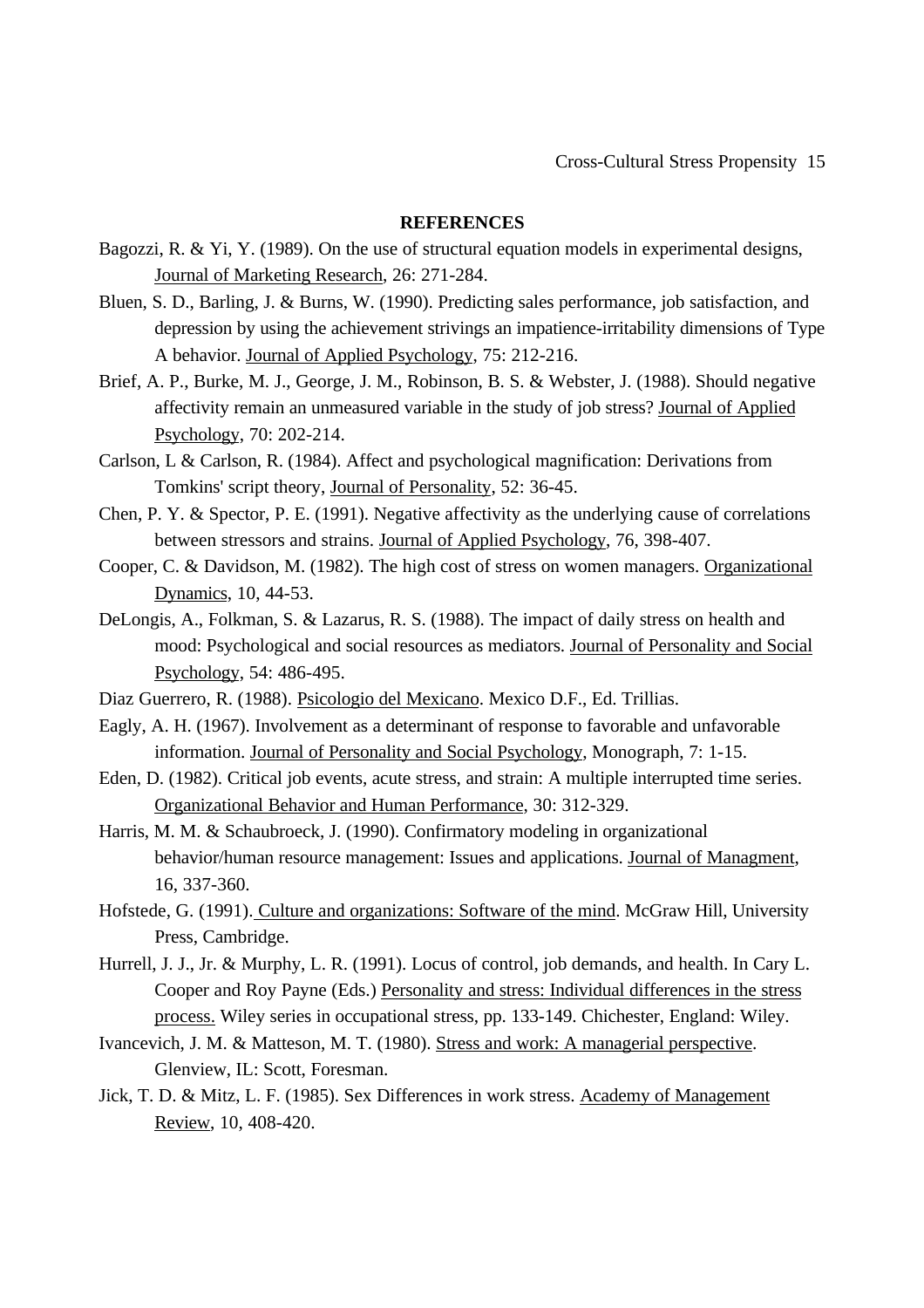- Judd, C. M., Jessor, R. & Donovan, J. E. (1986). Structural equation models and personality research, Journal of Personality, 54, 149-195.
- Kahn, R. L., Wolfe, D. M., Quinn, R. P., Snoek, J. D. & Rosenthal, R. A. (1964). Organizational stress: Studies in role conflict and ambiguity. New York: Wiley.
- Kawanishi, Y. (1995). The effects of culture on beliefs about stress and coping: Causal attributions of Anglo-American and Japanese persons, Journal of Contemporary Psychotherapy, 25, 49-60.
- Levin, I. & Stokes, J. P. (1989). Dispositional approach to job satisfaction: Role of negative affectivity. Journal of Applied Psychology, 74: 752-758.
- Moser, C. G. & Dyck, D. G. (1989). Type A Behavior, uncontrollability, and the activation of hostile self-schemata responding. Journal of Research in Personality, 23: 248-267.
- Nelson, D. L. & Quick, J. C. (1985). Professional women: Are distress and disease inevitable? Academy of Management Review, 10, 206-218.
- Robbins, A. S., Spence, J. T. & Clark, H. (1991). Psychological determinants of health and performance: The tangled web of desirable and undesirable characteristics. Journal of Personality and Social Psychology, 61: 755-765.
- Rosenberg, M. (1965). Society and adolescent self-image. Princeton: Princeton University Press.
- Rotter, J. B. (1966). Generalized expectancies for internal vs. external control of reinforcement. Psychological Monographs, 80 1, Whole No. 609.
- Russo, N. F. (1985). A women's mental health guide, American Psychological Association, Washington D. C.
- Sin, L. & Cheng, D. (1995). Occupational stress and health among business executives: An exploratory study in an oriental culture. International Journal of Management, 12, 14-25.
- Spence, J. T., Helmreich, R. L. & Pred, R. S. (1987). Impatience versus achievement strivings in the Type A pattern: Differential effects on student's health and academic achievement. Journal of Applied Psychology, 72: 522-528.
- Sullivan, S. E. & Bhagat, R. S. (1992). Organizational stress, job satisfaction and job performance: Where do we go from here? Journal of Management, 18, 353-374.
- Wofford, J. C. & Daly, P. S. (1997). A cognitive-affective approach to understanding individual differences in stress propensity and resultant strain. Journal of Occupational Health Psychology, (in press).
- Wofford, J. C., Daly, P. S. & Juban, R. (1996a). Cognitive processes, strain, and stress: Structural equation models analysis. Personality and Individual Differences, 20, 703-714.
- Wofford, J. C., Daly, P. S. & Juban, R. (1996b). Cognitive processes, strain, and stress: A structural equation models analysis. Department of Management, Working Paper - #207.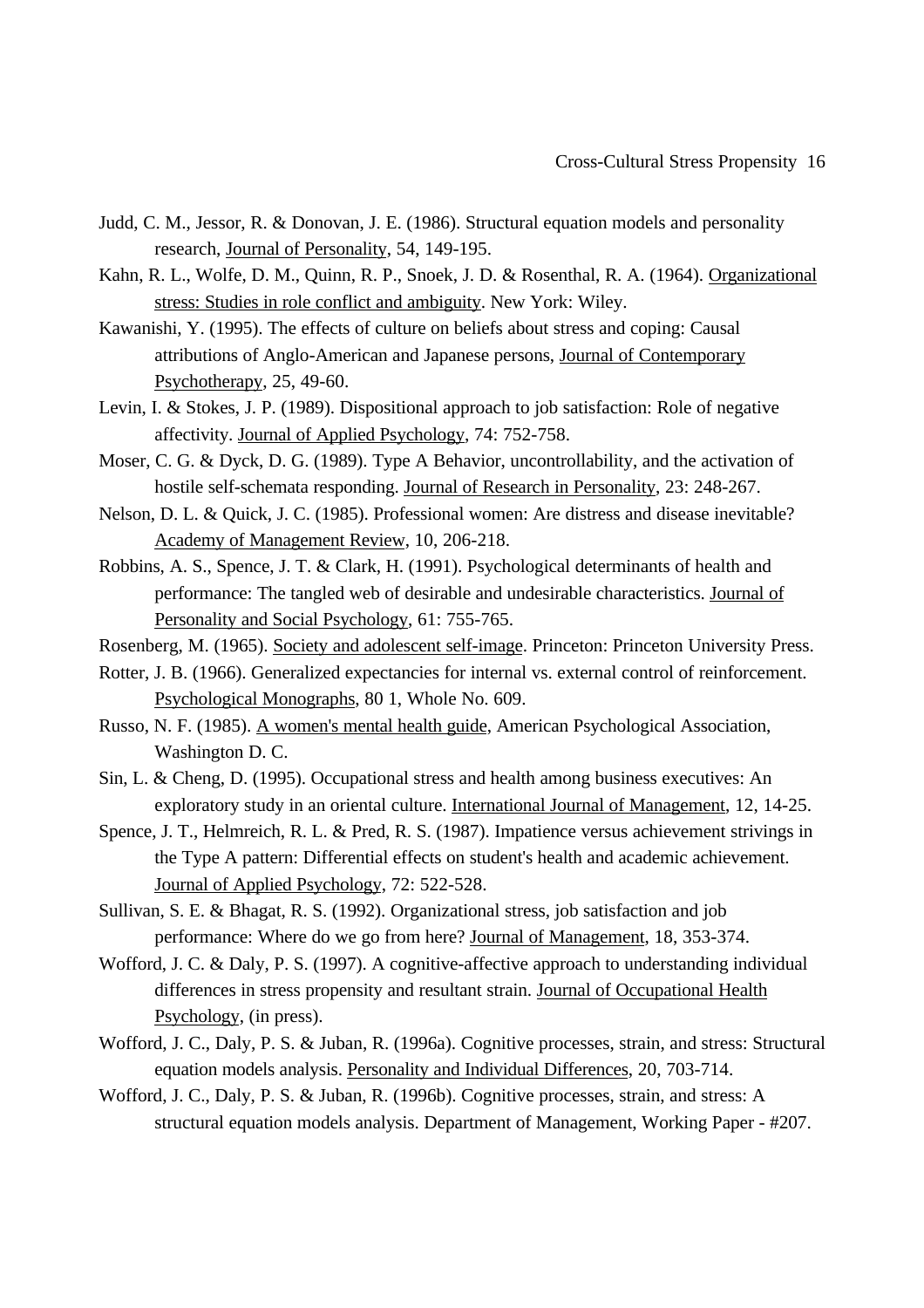| Variable  | <b>MEAN</b> | SD         | 1                        | $\overline{\mathbf{2}}$ | з                        | 4                        | 5                 | 6                        | 7    | 8                        | 9      | 10    | 11                | 12  | 13     | 14                | 15    | 16     |
|-----------|-------------|------------|--------------------------|-------------------------|--------------------------|--------------------------|-------------------|--------------------------|------|--------------------------|--------|-------|-------------------|-----|--------|-------------------|-------|--------|
| 1. PM     | 59.2(50.1)  | 12.4(8.5)  | $\overline{\phantom{m}}$ | .53                     | .41                      | .43                      | .58               | .19                      | .42  | .35                      | .49    | .57   | .59               | .61 | .12    | .32               | .23   | .07    |
| 2. CAC    | 92.1(86.1)  | 16.1(18.4) | .48                      | $\qquad \qquad -$       | .55                      | .61                      | .40               | .33                      | .36  | .40                      | .45    | .62   | .54               | .64 | .37    | .26               | .32   | $-.02$ |
| $3.$ SE   | 24.2(12.7)  | 7.2(6.0)   | .36                      | .59                     | $\overline{\phantom{a}}$ | .58                      | .37               | .26                      | .38  | .36                      | .37    | .49   | .39               | .50 | .18    | .24               | .15   | .03    |
| 4. NA     | 29.4(26.8   | 7.0(6.2)   | .53                      | .68                     | .67                      | $\overline{\phantom{a}}$ | .37               | .30                      | .26  | .28                      | .23    | .46   | .36               | .43 | .27    | .27               | .22   | $-.06$ |
| 5. AI     | 32.3(34.2)  | 8.7(9.6)   | .52                      | .40                     | .20                      | .40                      | $\qquad \qquad -$ | .16                      | .41  | .42                      | .45    | .53   | .47               | .53 | .16    | .36               | .28   | .12    |
| $6.$ LOC  | 17.2(16.8)  | 2.5(2.2)   | .18                      | .33                     | .26                      | .29                      | .18               | $\overline{\phantom{m}}$ | .19  | .09                      | .18    | .19   | .12               | .28 | .18    | .07               | .06   | $-.02$ |
| 7. SS1    | 5.9(5.6)    | 1.4(1.7)   | .29                      | .30                     | .27                      | .31                      | .28               | .18                      | $--$ | .64                      | .66    | .54   | .46               | .46 | .17    | .18               | .23   | .08    |
| 8. SS2    | 8.2(8.2)    | 2.0(2.3)   | .39                      | .48                     | .38                      | .46                      | .34               | .22                      | .60  | $\overline{\phantom{m}}$ | .69    | .48   | .40               | .44 | .15    | .22               | .21   | .03    |
| 9. SS3    | 9.2(9.0)    | 2.4(2.6)   | .36                      | .36                     | .33                      | .37                      | .33               | .23                      | .61  | .71                      | $-\,-$ | .56   | .54               | .58 | .23    | .28               | .30   | .23    |
| 10. PSYS1 | 11.3(12.1)  | 2.5(2.8)   | .53                      | .43                     | .48                      | .53                      | .38               | .15                      | .21  | .32                      | .33    | $- -$ | .66               | .61 | .42    | .39               | .39   | .05    |
| 11. PSYS2 | 8.8(9.4)    | 2.0(2.1)   | .47                      | .42                     | .36                      | .48                      | .41               | .18                      | .35  | .37                      | .36    | .54   | $\qquad \qquad -$ | .57 | .26    | .42               | .34   | .18    |
| 12. PSYS3 | 9.1(9.3)    | 2.3(2.1)   | .62                      | .58                     | .44                      | .61                      | .49               | .28                      | .31  | .41                      | .39    | .58   | .60               | --  | .33    | .30               | .41   | .14    |
| 13. PHYS1 | 8.0(8.1)    | 1.6(1.4)   | .23                      | .24                     | .15                      | .21                      | .28               | .14                      | .19  | .23                      | .19    | .27   | .36               | .42 | $-\,-$ | .46               | .51   | .26    |
| 14. PHYS2 | 8.5(8.5)    | 1.6(1.6)   | .28                      | .20                     | .15                      | .26                      | .27               | .12                      | .12  | .19                      | .21    | .27   | .37               | .38 | .49    | $\qquad \qquad -$ | .48   | .18    |
| 15. PHYS3 | 6.5(6.4)    | 1.2(1.2)   | .23                      | .29                     | .19                      | .25                      | .27               | .13                      | .19  | .24                      | .22    | .20   | .26               | .38 | .45    | .51               | $- -$ | .13    |
| $16.$ Sex | .4(.5)      | .5(.5)     | .06                      | $-.03$                  | .04                      | $-.05$                   | .04               | .01                      | .07  | .06                      | .16    | .05   | .29               | .12 | .19    | .09               | .12   | --     |

**TABLE 1. Correlations, Means, and Standard Deviations \***

**Note: PM - psychological magnification, CAC - cognitive-affective connectivity, NSE - negative self-esteem (reverse scored), NA negative affectivity, AI - anger-irritability, LOC - locus of control, SS1 to SS3 - three randomly selected subscales of subjective stress measure, PSYS1 to PSYS3 - subscales of psychological strain measure, PHYS1 to PHYS3 - subscales of physiological strain measure, \* .USA sample n = 358, r above .10 p < .05 level, r above .13 p < .051 . Mexico sample n = 121, r above .18 p < .05 and r above .23 p < .01**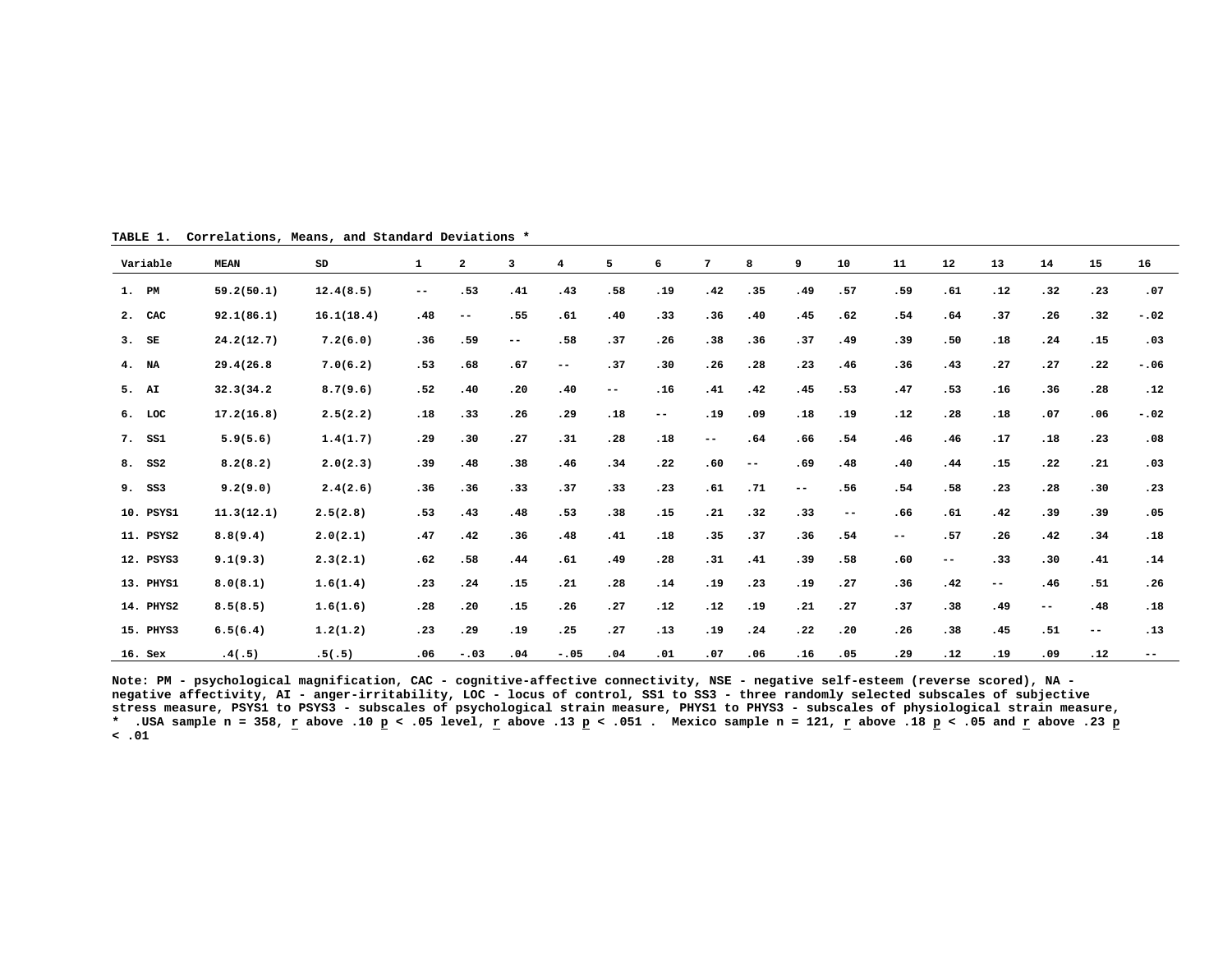| Statistic                      | Stress Propensity Model |                                                                                      |                                            |  |  |  |  |  |
|--------------------------------|-------------------------|--------------------------------------------------------------------------------------|--------------------------------------------|--|--|--|--|--|
|                                |                         |                                                                                      | Mexican Sample USA Sample Cross-Sample Fit |  |  |  |  |  |
| $\chi^2$                       | 137.1<br>$(df=81)$      | 270.2<br>$(df=81)$                                                                   | 476.3<br>$(df=182)$                        |  |  |  |  |  |
| Comparative-fit-index (CFI)    | .91                     | .91                                                                                  | .90                                        |  |  |  |  |  |
| Normed fit index (NFI)         | .85                     | .88                                                                                  | .85                                        |  |  |  |  |  |
| Nonnormed fit index (NNFI)     | .91                     | .89                                                                                  | .89                                        |  |  |  |  |  |
| CONSTRUCTS<br>Variables        | Mexican                 | USA                                                                                  | LMTEST                                     |  |  |  |  |  |
|                                |                         | Standardized Loadings $X^2$                                                          |                                            |  |  |  |  |  |
| SUBJECTIVE STRESS              |                         |                                                                                      |                                            |  |  |  |  |  |
| SS1                            | $.76***$                | $.62***$                                                                             | $3.6***$                                   |  |  |  |  |  |
| SS <sub>2</sub>                | $.80**$                 | $.89***$                                                                             | 3.2                                        |  |  |  |  |  |
| SS3                            | $.76***$                | $.70***$                                                                             | .5                                         |  |  |  |  |  |
| PSYCHOLOGICAL STRAIN           |                         |                                                                                      |                                            |  |  |  |  |  |
| PSYS1                          | $.82**$                 | $.71***$                                                                             | $14.6***$                                  |  |  |  |  |  |
| PSYS2                          | $.73***$                | $.69***$                                                                             | 1.4                                        |  |  |  |  |  |
| PSYS3                          | $.79***$                | $.81***$                                                                             | . 5                                        |  |  |  |  |  |
| PHYSIOLOGICAL STRAIN           |                         |                                                                                      |                                            |  |  |  |  |  |
| PHYS1                          | $.69***$                | $.63***$                                                                             | .4                                         |  |  |  |  |  |
| PHYS2                          | $.68***$                | $.70***$                                                                             | $\cdot$ 0                                  |  |  |  |  |  |
| PHYS3                          | $.72***$                | $.68***$                                                                             | .7                                         |  |  |  |  |  |
| CASP                           |                         |                                                                                      |                                            |  |  |  |  |  |
| PM                             | $.74***$                | $.60**$                                                                              | $9.9$ <sup>**</sup>                        |  |  |  |  |  |
| CAC                            | $.68**$                 | $.75***$                                                                             | $6.7***$                                   |  |  |  |  |  |
| NSE                            | $.66***$                | $.62***$                                                                             | 2.3                                        |  |  |  |  |  |
| ΝA                             | $.71***$                | $.78***$                                                                             | $13.1***$                                  |  |  |  |  |  |
| ΑI                             | $.50***$                | $\boldsymbol{\mathsf{.}}\, \boldsymbol{\mathsf{5}\, 4 \hspace{0.1in} }^{\star\star}$ | $5.0**$                                    |  |  |  |  |  |
| LOC                            | $.32$ <sup>**</sup>     | $.31***$                                                                             | $\cdot$ 1                                  |  |  |  |  |  |
| PATH COEFFICIENTS              |                         |                                                                                      |                                            |  |  |  |  |  |
| CASP --> Subjective Stress     | $.54***$                | $.61***$                                                                             | 3.0                                        |  |  |  |  |  |
| CASP --> Psychological Strain  | $.88***$                | $.83***$                                                                             | $6.6***$                                   |  |  |  |  |  |
| CASP --> Physiological Strain  | $.46***$                | $.46$ $^{\star\star}$                                                                | $\cdot$ 2                                  |  |  |  |  |  |
| --> Psychological Strain<br>SS | $.10^{\star}$           | $.12***$                                                                             | $15.0***$                                  |  |  |  |  |  |
| --> Physiological Strain<br>SS | .09                     | .08                                                                                  | $\cdot$ 0                                  |  |  |  |  |  |

TABLE 2 SEM Fit Statistics for Stress Propensity Model with USA and Mexican Samples

Loadings and path coefficients for Mexico and US samples, PM - Psychological magnification, CAC -<br>Cognitive-affective-connectivity, NSE - Negative self-esteem, NA - Negative affectivity, LOC - Locus<br>of control, CASP - Cogn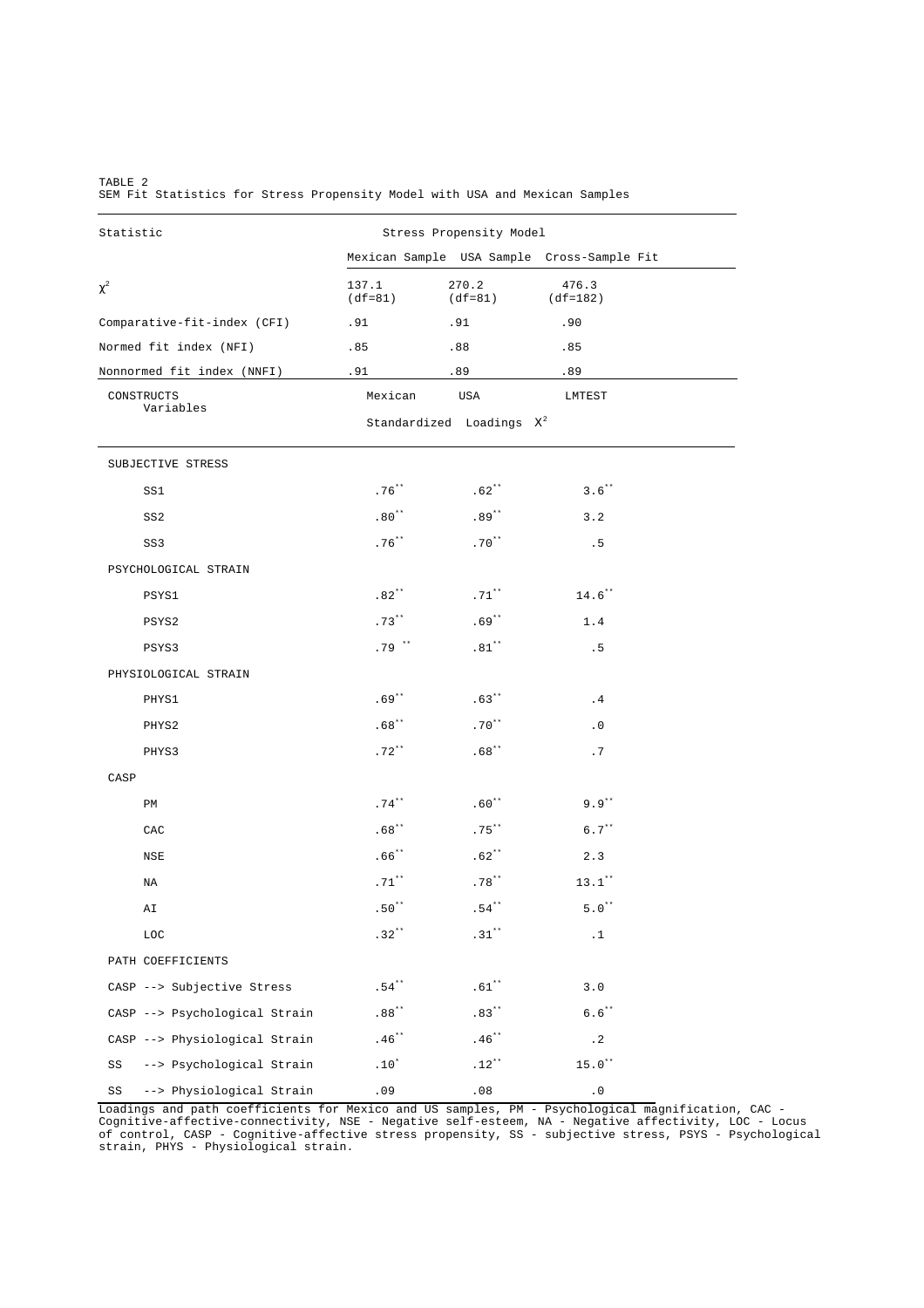## Cross-Cultural Stress Propensity 19

TABLE 3. Differences between the Means of Trait, Subjective Stress, and Strain for Mexican and USA Samples

| Variables                        | M | Mexico Means<br>F | USA Means<br>M | F             | Sex<br>F  | Sample<br>E |
|----------------------------------|---|-------------------|----------------|---------------|-----------|-------------|
| Psychological Magnification      |   | 49.6 50.7         |                | 58.5 60.0     | 1.8       | $55.7*$     |
| Cognitive-Affective Connectivity |   | 86.6 65.7         |                | 92.5 91.7     | $\cdot$ 3 | $11.2$ **   |
| Negative Affectivity             |   | $27.2$ $24.4$     |                | $29.7$ 29.0   | 1.4       | $12.5^*$    |
| Anger-Irritability               |   | 33.0 35.4         |                | 32.0 32.7     | 1.8       | $3.7***$    |
| Negative Self-Esteem             |   | $12.6$ $12.8$     |                | $23.9$ $24.5$ | .7        | $248.8^{*}$ |
| Locus of Control                 |   | 16.9 16.7         |                | $17.2$ $17.2$ | $\cdot$ 0 | 2.6         |
| Subjective Stress                |   | $22.0$ $23.7$     |                | $22.7$ $23.9$ | $7.2^*$   | .6          |
| Psychological Strain             |   | 29.9 31.8         |                | $28.4$ 30.4   | $14.1*$   | $5.6*$      |
| Physiological Strain             |   | $22.7$ $24.4$     |                | $23.0$ $23.9$ | $8.8^*$   | $\cdot$ 0   |

\* <u>P</u> < .05, \*\* <u>p</u> < .01